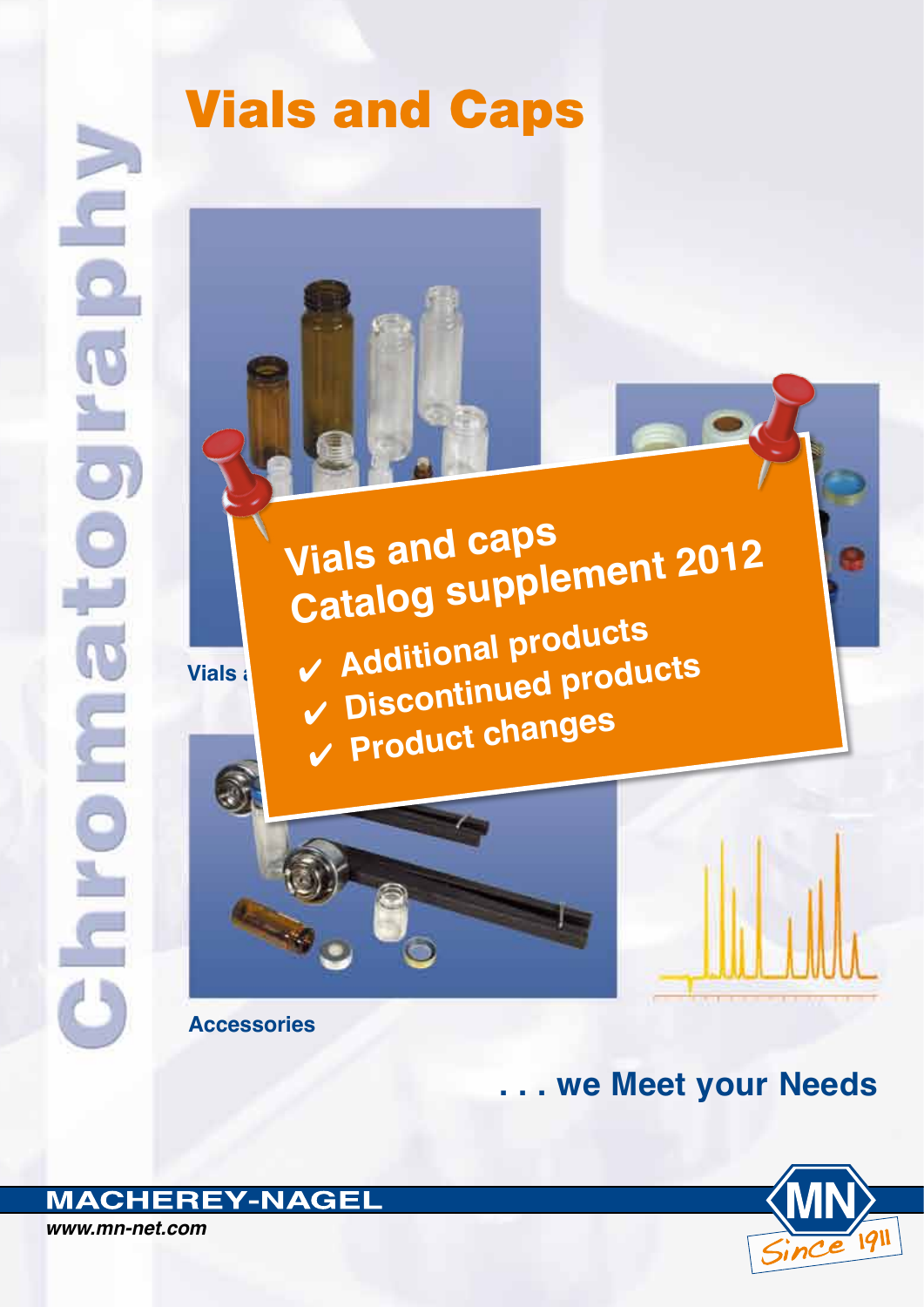### **Additional products N 9 NEW**

### **Additional products · Screw neck vials and inserts N 9**

| 702078                               | 702079                               | 702088                                        | 702135                                   | 702077                |
|--------------------------------------|--------------------------------------|-----------------------------------------------|------------------------------------------|-----------------------|
| $1.5$ mL                             | $1.5$ mL                             | $1.1 \text{ mL}$                              | $0.15$ mL                                | $0.2$ mL              |
| $11.6 \times 32$ mm                  | $11.6 \times 32$ mm                  | $11.6 \times 32$ mm                           | $11.6 \times 32$ mm                      | $6 \times 31$ mm      |
| clear, silanized,<br>$label + scale$ | amber, silanized,<br>$label + scale$ | clear                                         | transparent PP vial                      | clear, silanized      |
| flat bottom                          | flat bottom                          | conical, with a round<br>pedestal glass plate | with integrated<br>glass insert, conical | conical,<br>15 mm tip |
| 100 / PP box                         | 100 / PP box                         | 100 / PP box                                  | 100 / PE bag                             | 100 / PE bag          |

### **Additional products · Ready assembled screw closures N 9**

| <b>REF</b> | (Scale 1:1.6) | <b>Cap description</b>                                  | <b>Septum description</b>               | <b>Hardness</b>    | <b>Thickness</b> | Pack of        |
|------------|---------------|---------------------------------------------------------|-----------------------------------------|--------------------|------------------|----------------|
| 702080     |               | N 9 PP screw cap.<br>color as indicated,                | Red Rubber / FEP colorless              | $40^\circ$ shore A | $1.0 \text{ mm}$ | 100 / PE bag   |
| 702081     |               | center hole                                             |                                         |                    |                  |                |
| 702082     |               |                                                         |                                         |                    |                  |                |
| 702107     |               | N 9 PP screw cap.<br>yellow, center hole                | Silicone white / PTFE red               | $40^\circ$ shore A | $1.0 \text{ mm}$ | 100 / PE bag   |
| 702083     |               | N 9 PP screw cap,<br>color as indicated,<br>center hole | Silicone white / PTFE blue,<br>slit     | 40° shore A        | $1.0 \text{ mm}$ | $100$ / PE bag |
| 702109     |               |                                                         |                                         |                    |                  |                |
| 702084     |               | N 9 PP screw cap,<br>color as indicated,                | PTFE red / Silicone<br>white / PTFE red | $40^\circ$ shore A | $1.0 \text{ mm}$ | $100$ / PE bag |
| 702085     |               | center hole                                             |                                         |                    |                  |                |

#### **Additional products · Vial Kits screw neck N 9**

Pack of 100 vials and 100 closures each, image scale 1:1.6

| Closure $\rightarrow$<br>Vial $\downarrow$                | 702287.1 | $\bullet$<br>702288.1 | 702732 | 702026 | 702027 |
|-----------------------------------------------------------|----------|-----------------------|--------|--------|--------|
| 702282:<br>1.5 mL, clear, flat bottom                     | 702201   | 702204                | 702207 |        |        |
| 702283:<br>1.5 mL, clear, flat bottom,<br>$label + scale$ | 702202   | 702205                | 702208 | 702211 | 702213 |
| 702284:<br>1.5 mL, amber, flat bottom,<br>$label + scale$ | 702203   | 702206                | 702209 | 702212 | 702214 |
| 702009<br>0.3 mL, PP, transparent,<br>with inner cone     |          | 702226                |        |        |        |

 $\langle$ MN $\rangle$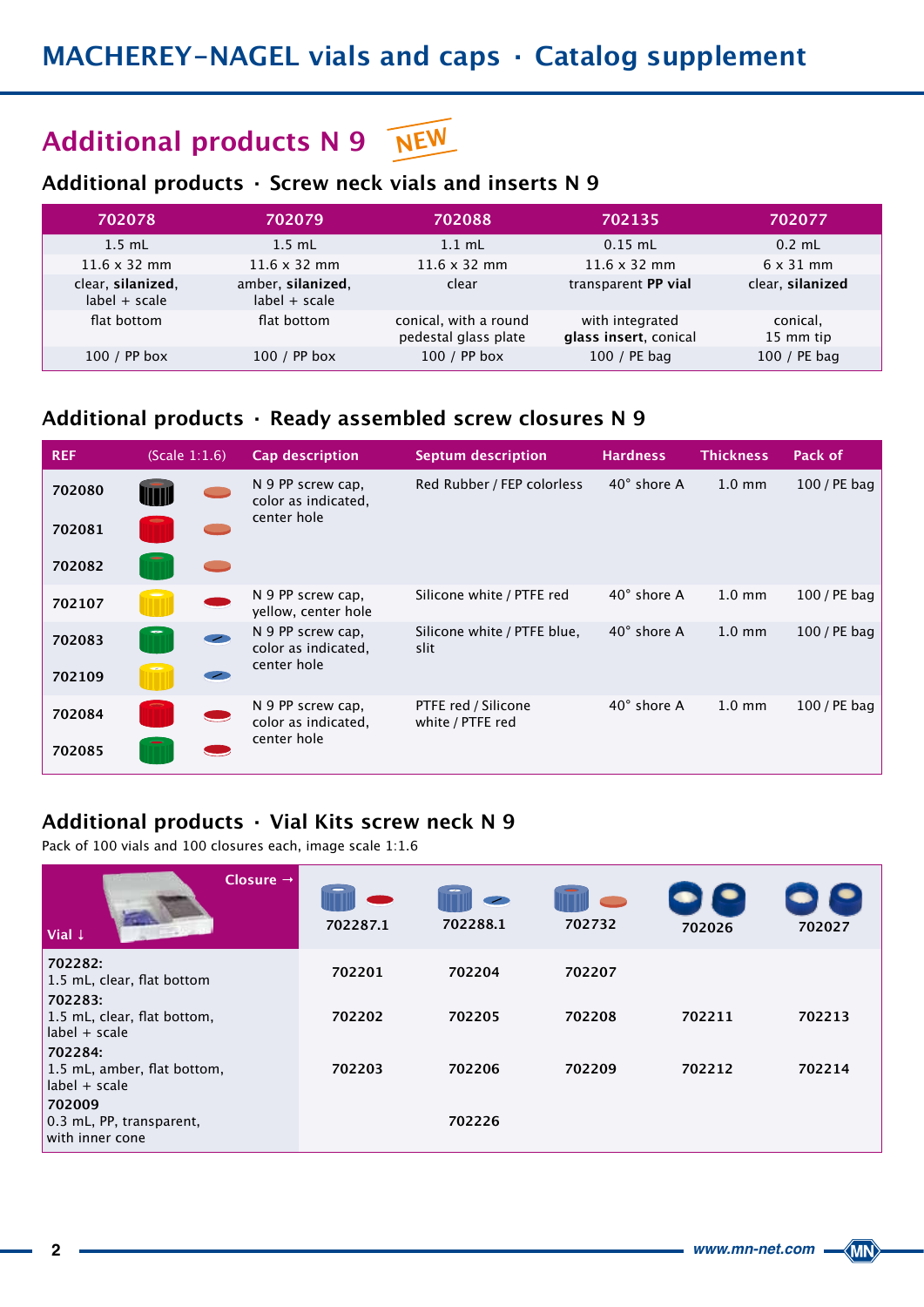#### **Additional products · Pre-sealed vial / closure combinations with screw neck N 9**

| <b>REF</b> | <b>Vial description</b>                                                                                                              | <b>Closure description</b>                                                                                                  | Pack of |
|------------|--------------------------------------------------------------------------------------------------------------------------------------|-----------------------------------------------------------------------------------------------------------------------------|---------|
| 702857     | Pre-sealed vials 702282:<br>1.5 mL screw neck vial N 9, $11.6 \times 32$ mm,<br>clear, flat bottom, wide opening                     | pre-screwed with 702732:<br>N 9 PP screw cap, blue, center hole,<br>Red Rubber / FEP colorless, 40° shore A, 1.0 mm         | 100     |
| 702858     | Pre-sealed vials 702283:<br>1.5 mL screw neck vial N 9, 11.6 x 32 mm,<br>clear, flat bottom, wide opening,<br>$label + scale$        | pre-screwed with 702732:<br>N 9 PP screw cap, blue, center hole,<br>Red Rubber / FEP colorless, 40° shore A, 1.0 mm         | 100     |
| 702874     | Pre-sealed vials 702282:<br>1.5 mL screw neck vial N 9, 11.6 x 32 mm,<br>clear, flat bottom, wide opening                            | pre-screwed with 702287.1:<br>N 9 PP screw cap, blue, center hole,<br>Silicone white / PTFE red, 40° shore A, 1.0 mm        | 100     |
| 702863     | Pre-sealed vials 702283:<br>1.5 mL screw neck vial N 9, 11.6 $\times$ 32 mm,<br>clear, flat bottom, wide opening,<br>$label + scale$ | pre-screwed with 702288.1:<br>N 9 PP screw cap, blue, center hole,<br>Silicone white / PTFE blue, slit, 40° shore A, 1.0 mm | 100     |
| 702873     | Pre-sealed vials 702284:<br>1.5 mL screw neck vial N 9, $11.6 \times 32$ mm,<br>amber, flat bottom, wide opening,<br>$label + scale$ | pre-screwed with 702288.1:<br>N 9 PP screw cap, blue, center hole,<br>Silicone white / PTFE blue, slit, 40° shore A, 1.0 mm | 100     |

### **Additional products N 11 NEW**

#### **Additional products · Crimp neck vials and inserts N 11**

| 702075                               | 702076                               | 702077             | 702134                                |
|--------------------------------------|--------------------------------------|--------------------|---------------------------------------|
| $1.5$ mL                             | $1.5$ mL                             | $0.2$ mL           | $0.15$ mL                             |
| $11.6 \times 32$ mm                  | $11.6 \times 32$ mm                  | $6 \times 31$ mm   | $11.6 \times 32$ mm                   |
| clear, silanized,<br>$label + scale$ | amber, silanized,<br>$label + scale$ | clear, silanized   | transparent PP vial                   |
| flat bottom                          | flat bottom                          | conical, 15 mm tip | with integrated glass insert, conical |
| 100 / PP box                         | $100$ / PP box                       | 100 / PE bag       | 100 / PE bag                          |

#### **Crimp neck / snap ring vial N 11**

| 702077            | 702134                                |
|-------------------|---------------------------------------|
| $0.2$ mL          | $0.15$ mL                             |
| $6 \times 31$ mm  | $11.6 \times 32$ mm                   |
| clear, silanized  | transparent PP vial                   |
| onical, 15 mm tip | with integrated glass insert, conical |
| 100 / PE bag      | 100 / PE bag                          |

### **Additional products · PE cap N 11**

| <b>REF</b> |         | $(Scale 1:1.6)$ Cap description                                          | Pack of        |
|------------|---------|--------------------------------------------------------------------------|----------------|
| 702401     | $\circ$ | N 11 PE cap, transparent, closed top, with thin piercing area (no liner) | $100$ / PE bag |

### **Additional products · Vial Kits crimp neck N 11**

Pack of 100 vials and 100 closures each, image scale 1:1.6

| Closure $\rightarrow$<br>$Val \downarrow$           | 70288  | 702995 | 70256  |
|-----------------------------------------------------|--------|--------|--------|
| 70201HP: 1.5 mL, clear, flat bottom                 | 702215 | 702218 | 702222 |
| 702885: 1.5 mL, clear, flat bottom, label $+$ scale | 702216 | 702219 | 702223 |
| 702892: 1.5 mL, amber, flat bottom, label + scale   | 702217 | 702221 | 702224 |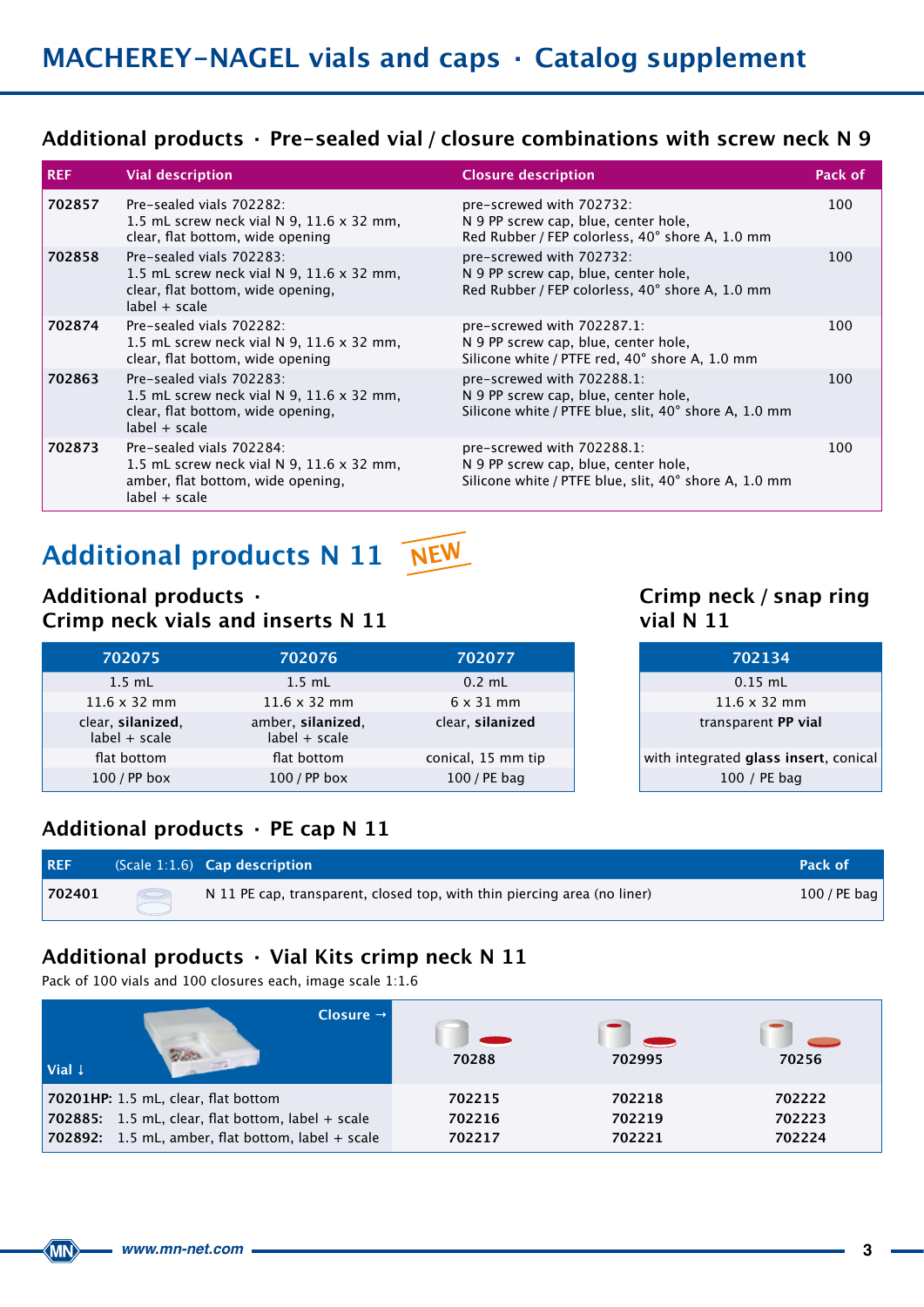### **MACHEREY-NAGEL vials and caps · Catalog supplement**

#### Additional products N 11 (continued) **NEW**

#### **Additional products · Pre-sealed vial / closure combinations with crimp neck N 11**

| <b>REF</b> | <b>Vial description</b>                                                                                                        | <b>Closure description</b>                                                                                                                         | Pack of |
|------------|--------------------------------------------------------------------------------------------------------------------------------|----------------------------------------------------------------------------------------------------------------------------------------------------|---------|
| 702881     | Pre-sealed vials 70201CG:<br>1.5 mL crimp neck vial N 11, 11.6 $\times$ 32 mm,<br>clear, flat bottom, small opening            | crimped with 70256:<br>N 11 Aluminium crimp cap, silver, center hole,<br>Natural Rubber / Butyl red-orange / TEF colorless,<br>45° shore A, 1.0 mm | 100     |
|            | 702101HP Pre-sealed vials 70201HP:<br>1.5 mL crimp neck vial N 11, 11.6 $\times$ 32 mm,<br>clear, flat bottom, wide opening    | crimped with 70256:<br>N 11 Aluminium crimp cap, silver, center hole,<br>Natural Rubber / Butyl red-orange / TEF colorless,<br>45° shore A, 1.0 mm | 100     |
| 702859     | Pre-sealed vials 702892:<br>1.5 mL crimp neck vial N 11, 11.6 x 32 mm,<br>amber, flat bottom, wide opening,<br>$label + scale$ | crimped with 70256:<br>N 11 Aluminium crimp cap, silver, center hole,<br>Natural Rubber / Butyl red-orange / TEF colorless,<br>45° shore A, 1.0 mm | 100     |

#### **Additional products · Vial Kits snap ring N 11**

Pack of 100 vials and 100 closures each, image scale 1:1.6

| Closure $\rightarrow$<br>Vial $\downarrow$        | 702710 | $\mathbf{\times}$<br>702064 | 702731 | 702718 |
|---------------------------------------------------|--------|-----------------------------|--------|--------|
| 702714: 1.5 mL, clear, flat bottom                | 702225 | 702228                      | 702232 | 702235 |
| 702713: 1.5 mL, clear, flat bottom, label + scale | 702719 | 702229                      | 702233 | 702236 |
| 702712: 1.5 mL, amber, flat bottom, label + scale | 702227 | 702231                      | 702234 | 702237 |

#### **Additional products N 13 NEW**

### **Additional products · Screw neck vials and screw closures N 13**

(image scale 1:1.6)



### **Discontinued products N 13**

#### **Discontinued products · Crimp neck vials and caps N 13** (image scale 1:1.6)



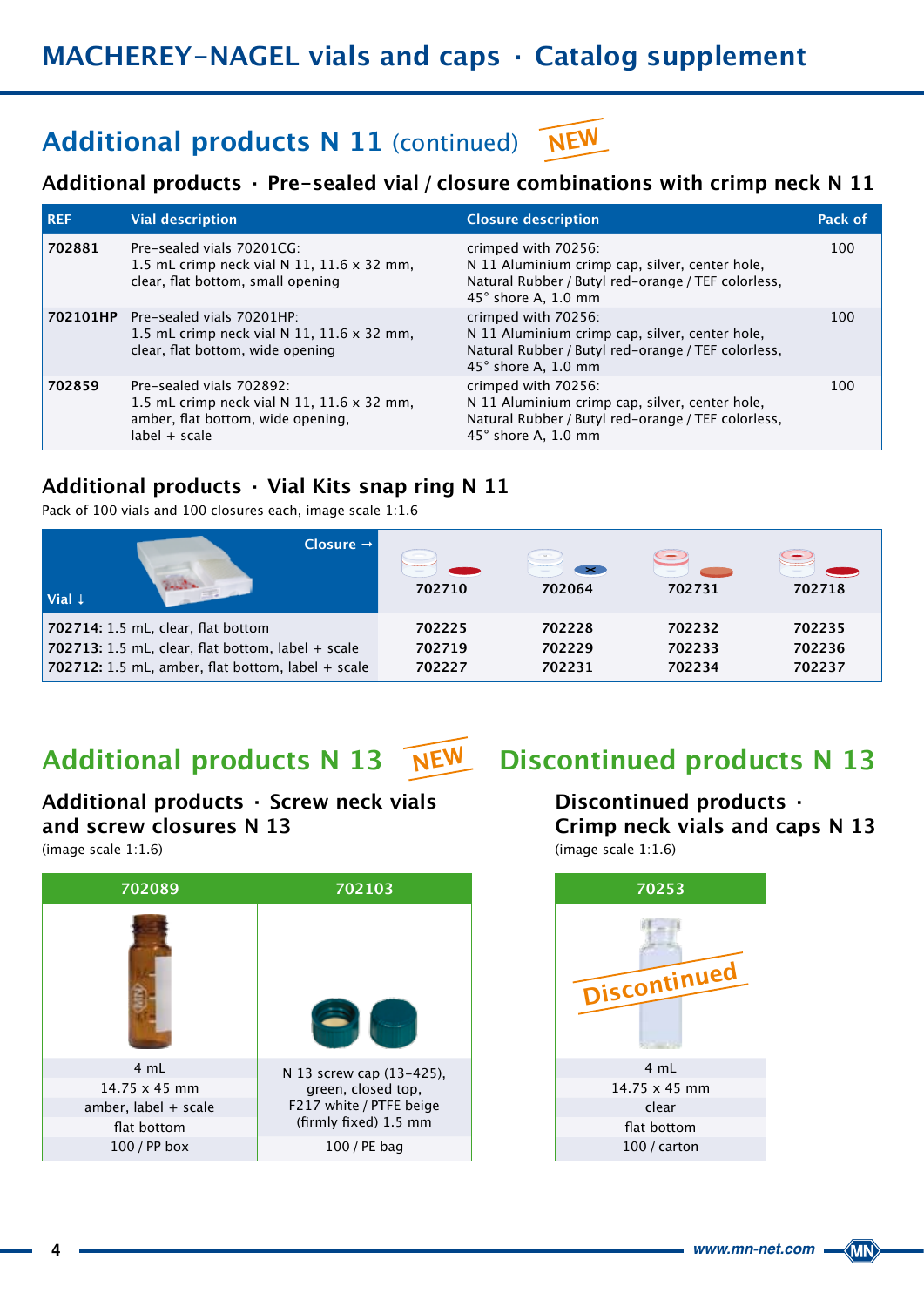### **Additional products DIV NEW**

#### **Additional products ·**

**Storage vials and closed top screw closures for liquid samples** (image scale 1:2)

| 702096 / 702311                                                                                     | 70285 / 702097                                                                                      | 702098                                                                                              | 702099                                                                                              |
|-----------------------------------------------------------------------------------------------------|-----------------------------------------------------------------------------------------------------|-----------------------------------------------------------------------------------------------------|-----------------------------------------------------------------------------------------------------|
| N 15                                                                                                | N 15                                                                                                | N 18                                                                                                | N 20                                                                                                |
| 8 mL                                                                                                | 12 mL                                                                                               | 16 mL                                                                                               | 24 mL                                                                                               |
| $16.6 \times 61$ mm                                                                                 | $18.5 \times 66$ mm                                                                                 | $20.6 \times 71$ mm                                                                                 | $22.7 \times 86$ mm                                                                                 |
| clear / amber                                                                                       | clear / amber                                                                                       | clear                                                                                               | clear                                                                                               |
| flat bottom,<br>15-425 thread                                                                       | flat bottom,<br>15-425 thread                                                                       | flat bottom,<br>18-400 thread                                                                       | flat bottom,<br>20-400 thread                                                                       |
| $100 / \text{carton}$                                                                               | $100/$ carton                                                                                       | 100 / PP box                                                                                        | 100 / PP box                                                                                        |
| 702104                                                                                              | 702104                                                                                              | 702105                                                                                              | 702106                                                                                              |
|                                                                                                     |                                                                                                     |                                                                                                     |                                                                                                     |
| N 15 screw cap (15-425),<br>green, closed top,<br>F217 white / PTFE beige<br>(firmly fixed), 1.5 mm | N 15 screw cap (15-425),<br>green, closed top,<br>F217 white / PTFE beige<br>(firmly fixed), 1.5 mm | N 18 screw cap (18-400), green,<br>closed top,<br>F217 white / PTFE beige<br>(firmly fixed), 1.5 mm | N 20 screw cap (20-400), green,<br>closed top,<br>F217 white / PTFE beige<br>(firmly fixed), 1.5 mm |
| 100 / PE bag                                                                                        | 100 / PE bag                                                                                        | 100 / PE bag                                                                                        | 100 / PE bag                                                                                        |

### **Additional products · Vial Kit Dionex for Ion Chromatography**

| <b>REF</b> | <b>Description</b>                                                                                                                                                                                       | Pack of              |
|------------|----------------------------------------------------------------------------------------------------------------------------------------------------------------------------------------------------------|----------------------|
| 702091     | 10 mL Plastic screw neck vial N 18,<br>PP screw cap, blue, center hole and septa Silicone white/PTFE red,<br>star-shaped pre-cut (only through the Silicone), 1.0 mm<br>(unassembled, as separate parts) | 100 each /<br>PP box |

### **Additional products N 18 NEW**

#### **Additional products · Replacement septa N 17 for magnetic screw closures N 18**

| <b>REF</b> | (Scale 1:1.6)                                                                                                                                                                                                                        |              | Septum description                                 | <b>Hardness</b> | <b>Thickness</b> | <b>Pack of</b> |
|------------|--------------------------------------------------------------------------------------------------------------------------------------------------------------------------------------------------------------------------------------|--------------|----------------------------------------------------|-----------------|------------------|----------------|
| 702110     | <u> De Barbara (Barbara (Barbara (Barbara (Barbara (Barbara (Barbara (Barbara (Barbara (Barbara (Barbara (Barbara (Barbara (Barbara (Barbara (Barbara (Barbara (Barbara) (Barbara (Barbara) (Barbara (Barbara) (Barbara) (Barbar</u> | (septa only) | Silicone white / PTFE blue                         | 55° shore A     | $1.5 \text{ mm}$ | 100 / PE bag   |
| 702981     | $\sim$ $\sim$                                                                                                                                                                                                                        | (septa only) | Silicone blue transparent / PTFE white 45° shore A |                 | $1.5 \text{ mm}$ | 100 / PE bag   |

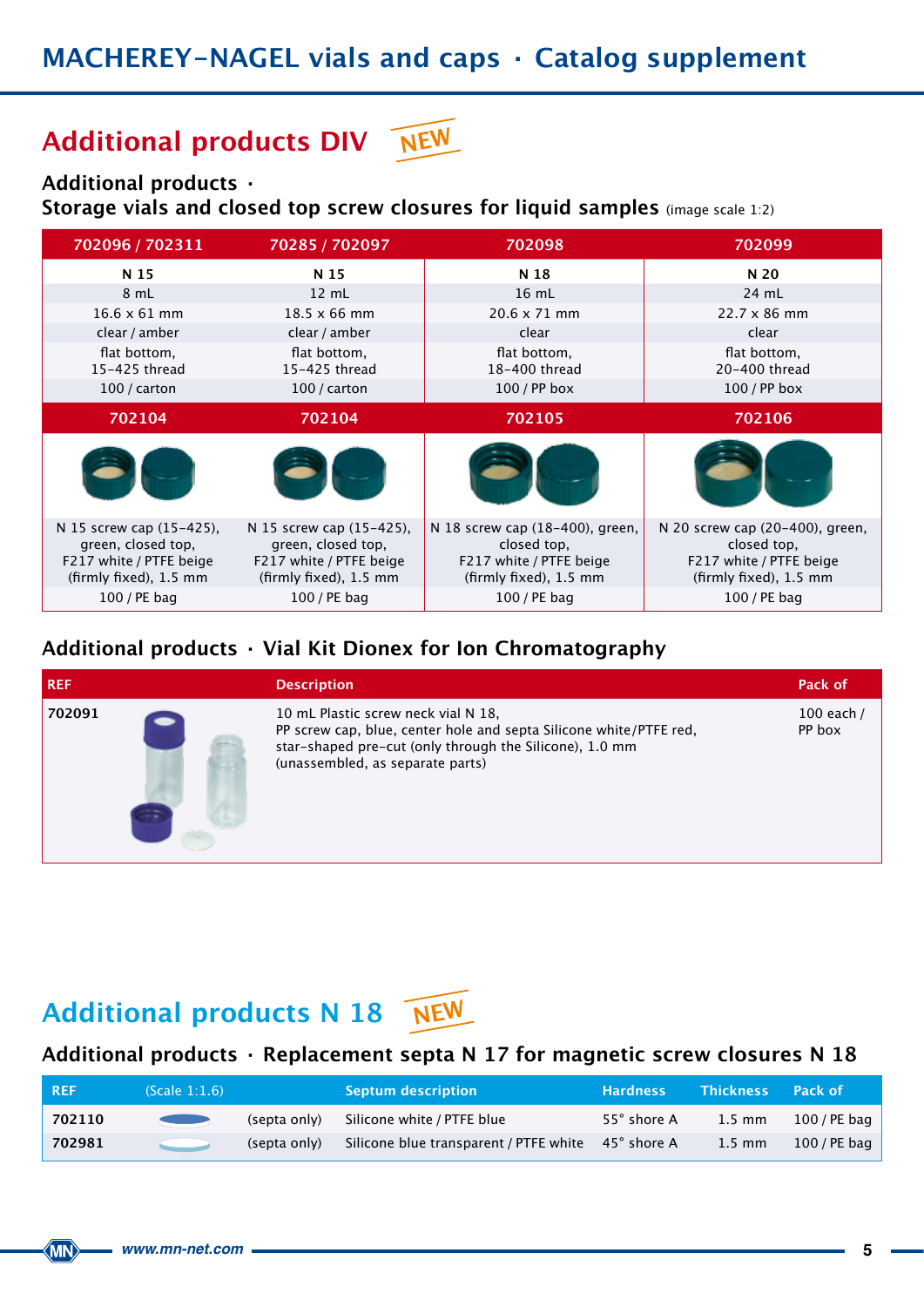## **Additional products N 20 NEW**

### **Additional products · Crimp neck vials N 20**

| 702086                          | 702541                | 702100              | 70210.36            |
|---------------------------------|-----------------------|---------------------|---------------------|
| $20 \text{ mL}$                 | $20 \text{ mL}$       | 50 mL               | $25$ mL             |
| $22 \times 75$ mm               | $23 \times 75.5$ mm   | $31 \times 101$ mm  | $30 \times 65$ mm   |
| clear, with graduation at 15 mL | amber                 | amber               | clear               |
| rounded bottom                  | rounded bottom,       | flat bottom         | flat bottom         |
| beveled HS crimp neck           | beveled HS crimp neck | flat DIN crimp neck | flat DIN crimp neck |
| 100 / PP box                    | $100$ / PP box        | $100$ / carton      | 100 / PP box        |

### **Additional products · Ready assembled crimp closures, plain crimp caps**

**and single septa N 20** (image scale 1:2)

| <b>REF</b> |                   | Cap description                                                                                       | Septum description                            | <b>Hardness</b>    | Thickness Pack of |                             |
|------------|-------------------|-------------------------------------------------------------------------------------------------------|-----------------------------------------------|--------------------|-------------------|-----------------------------|
|            |                   | <b>Center hole caps</b>                                                                               |                                               |                    |                   |                             |
| 70234.9    |                   | N 20 aluminium crimp cap,<br>silver, center hole                                                      | Molded septa Butyl / PTFE<br>gray             | 50° shore A        | $3 \, \text{mm}$  | 100 / PE bag                |
| 702093     |                   | N 20 aluminium crimp cap,<br>silver, center hole<br>(will replace 702817, which will be discontinued) | Silicone blue transparent /<br>PTFE colorless | 40° shore A        | $3 \, \text{mm}$  | 100 / PE bag                |
| 702094     | a 11              | N 20 aluminium crimp cap,<br>silver, center hole<br>(will replace 702815, which will be discontinued) | Silicone white / PTFE beige                   | $40^\circ$ shore A | $3 \, \text{mm}$  | 100 / PE bag                |
| 702112     |                   | N 20 aluminium crimp cap,<br>gold, center hole                                                        |                                               |                    |                   | 100 / PE bag                |
|            |                   | <b>Pressure release caps</b>                                                                          |                                               |                    |                   |                             |
| 70234.8    |                   | N 20 aluminium pressure<br>release cap, silver, center hole                                           | Molded septa Butyl /<br>PTFE gray             | 50° shore A        | $3 \, \text{mm}$  | 100 / PE bag                |
|            | <b>Septa only</b> |                                                                                                       |                                               |                    |                   |                             |
| 702101     |                   | (septa only)                                                                                          | Molded septa Butyl /<br>PTFE gray             | 50° shore A        | $3 \, \text{mm}$  | 100 / PE bag                |
|            | <b>PE caps</b>    |                                                                                                       |                                               |                    |                   |                             |
| 702128     |                   | N 20 PE cap for crimp neck vials<br>with beveled top N 20,<br>transparent, center hole                | Natural Rubber / TEF<br>colorless             | 45° shore A        | $1.3 \text{ mm}$  | 100 / PE bag<br>(assembled) |
| 702129     |                   | N 20 PE cap for crimp neck vials<br>with flat DIN crimp neck N 20,<br>transparent, center hole        | Natural Rubber / TEF<br>colorless             | 45° shore A        | $1.3 \text{ mm}$  | 100 / PE bag<br>(assembled) |

 $\langle$ MN $\rangle$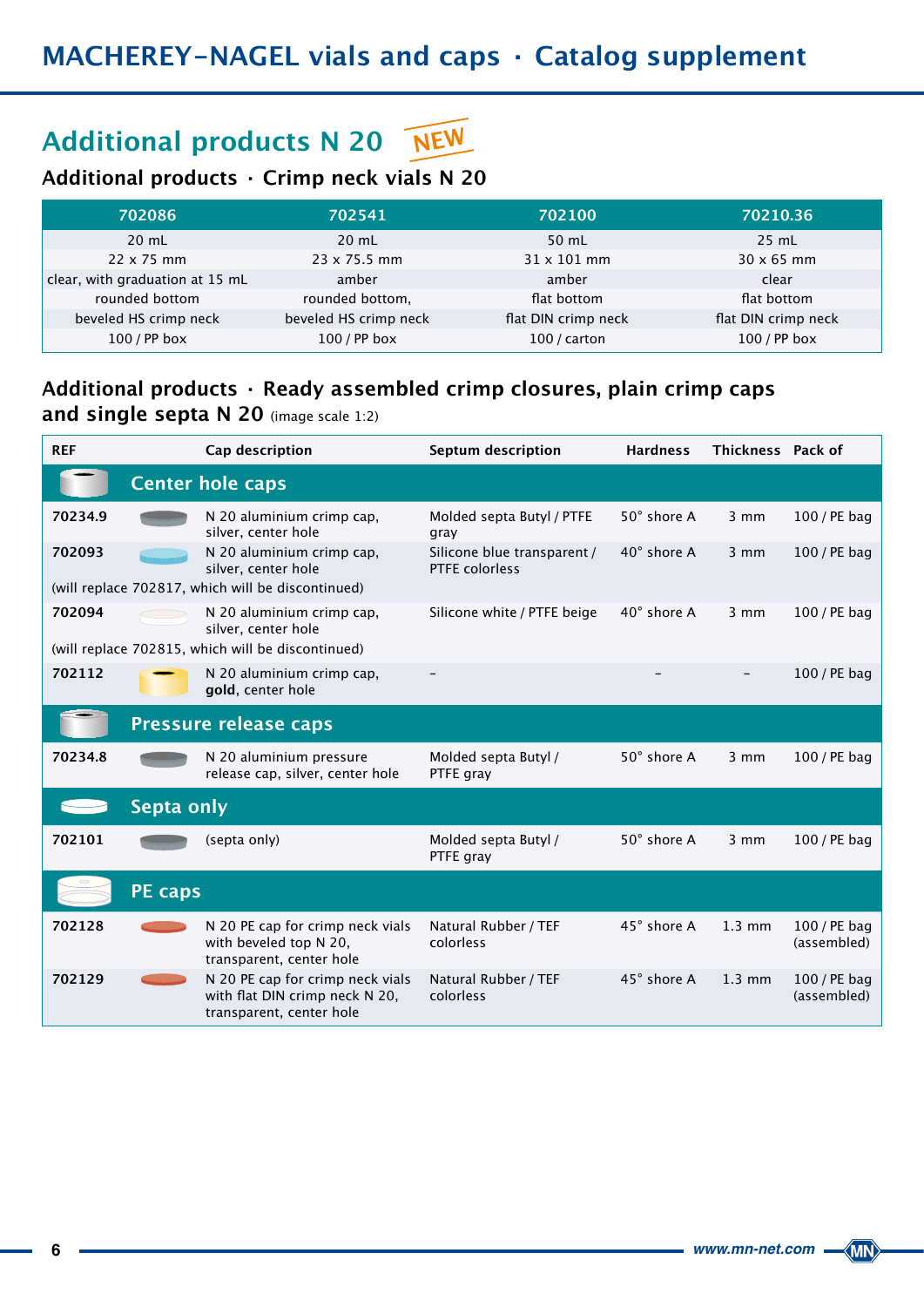### **MACHEREY-NAGEL vials and caps · Catalog supplement**

# **Product changes N 20 Change**

### **Product changes · Crimp neck vials and caps N 20** (image scale 1:2)

| <b>REF</b>                 |                            | Cap description                                                                             | <b>Description OLD</b>                                                              |                                | <b>Description NEW</b>                                                                           |  |  |
|----------------------------|----------------------------|---------------------------------------------------------------------------------------------|-------------------------------------------------------------------------------------|--------------------------------|--------------------------------------------------------------------------------------------------|--|--|
| Pressure release caps      |                            |                                                                                             |                                                                                     |                                |                                                                                                  |  |  |
| 702927<br>702835           |                            | N 20 aluminium pressure<br>release cap, silver, center hole<br>N 20 aluminium pressure      | Silicone blue / PTFE colorless,<br>40° shore A, 3 mm<br>Silicone beige / PTFE gray, |                                | Silicone blue transparent / PTFE<br>colorless, 40° shore A, 3 mm<br>Silicone white / PTFE beige. |  |  |
|                            |                            | release cap, silver, center hole                                                            | 60° shore A, 3 mm                                                                   |                                | 40° shore A, 3 mm                                                                                |  |  |
| <b>Bi-metal crimp caps</b> |                            |                                                                                             |                                                                                     |                                |                                                                                                  |  |  |
| 702834                     |                            | N 20 bi-metal crimp cap,<br>blue / silver, center hole                                      | Silicone blue / PTFE colorless,<br>40° shore A, 3 mm                                |                                | Silicone blue transparent / PTFE<br>colorless, 40° shore A, 3 mm                                 |  |  |
| 702837                     |                            | N 20 bi-metal crimp cap,<br>blue / silver, center hole                                      | Silicone beige / PTFE gray,<br>60° shore A, 3 mm                                    |                                | Silicone white / PTFE beige,<br>40° shore A, 3 mm                                                |  |  |
|                            | <b>Magnetic crimp caps</b> |                                                                                             |                                                                                     |                                |                                                                                                  |  |  |
| 702929                     |                            | N 20 magnetic crimp cap,<br>silver, center hole 8 mm                                        | Silicone blue / PTFE colorless,<br>40° shore A, 3 mm                                |                                | Silicone blue transparent / PTFE<br>colorless, 40° shore A, 3 mm                                 |  |  |
| Septa only                 |                            |                                                                                             |                                                                                     |                                |                                                                                                  |  |  |
| 702780                     |                            | (septa only)                                                                                | Silicone blue / PTFE colorless,<br>40° shore A, 3 mm                                |                                | Silicone blue transparent / PTFE<br>colorless, 40° shore A, 3 mm                                 |  |  |
| 70278                      |                            | (septa only)                                                                                | Silicone beige / PTFE gray,<br>60° shore A, 3 mm                                    |                                | Silicone white / PTFE beige.<br>40° shore A, 3 mm                                                |  |  |
|                            | <b>PE</b> caps             |                                                                                             |                                                                                     |                                |                                                                                                  |  |  |
| 70266                      |                            | N 20 PE cap for crimp neck vials with flat DIN<br>crimp neck N 20, transparent, center hole |                                                                                     | N 20, transparent, center hole | N 20 PE cap for crimp neck vials with beveled top                                                |  |  |
| 70267                      |                            | N 20 PE cap for crimp neck vials with beveled top<br>N 20, transparent, center hole         |                                                                                     |                                | N 20 PE cap for crimp neck vials with flat DIN crimp<br>neck N 20, transparent, center hole      |  |  |

## **Additional products N 24 NEW**

### **Additional products · Screw neck vials and caps N 24 and single septa N 22 (EPA)**

| 702074               |                    | 702131                                   | 702132                    |                 | 702133                |                             |
|----------------------|--------------------|------------------------------------------|---------------------------|-----------------|-----------------------|-----------------------------|
| 60 mL                |                    | 60 mL                                    | 30 mL                     |                 | 30 mL                 |                             |
| $27.5 \times 140$ mm |                    | $27.5 \times 140$ mm                     | $27.5 \times 72.5$ mm     |                 | $27.5 \times 72.5$ mm |                             |
|                      | clear, flat bottom | amber, flat bottom                       | clear, flat bottom        |                 | amber, flat bottom    |                             |
| 100 / PP box         |                    | 100 / PP box                             | 100 / PP box              |                 | $100$ / PP box        |                             |
|                      |                    |                                          |                           |                 |                       |                             |
| <b>REF</b>           | (Scale 1:2)        | <b>Cap description</b>                   | <b>Septum description</b> | <b>Hardness</b> | <b>Thickness</b>      | Pack of                     |
| 702130               |                    | N 24 PP screw cap,<br>white, center hole | Butyl red / PTFE gray     | 50° shore A     | $2.4 \text{ mm}$      | 100 / PE bag<br>(assembled) |
| 702102               |                    | N 24 PP screw cap.<br>white, closed top  | Butyl red / PTFE gray     | 50° shore A     | $2.4 \text{ mm}$      | 100 / PE bag<br>(assembled) |
| 702791               |                    | $(N 22$ septa only)                      | Butyl red / PTFE gray     | 50° shore A     | $2.4 \text{ mm}$      | $100$ / PE bag              |

 $\langle$ MN $\rangle$